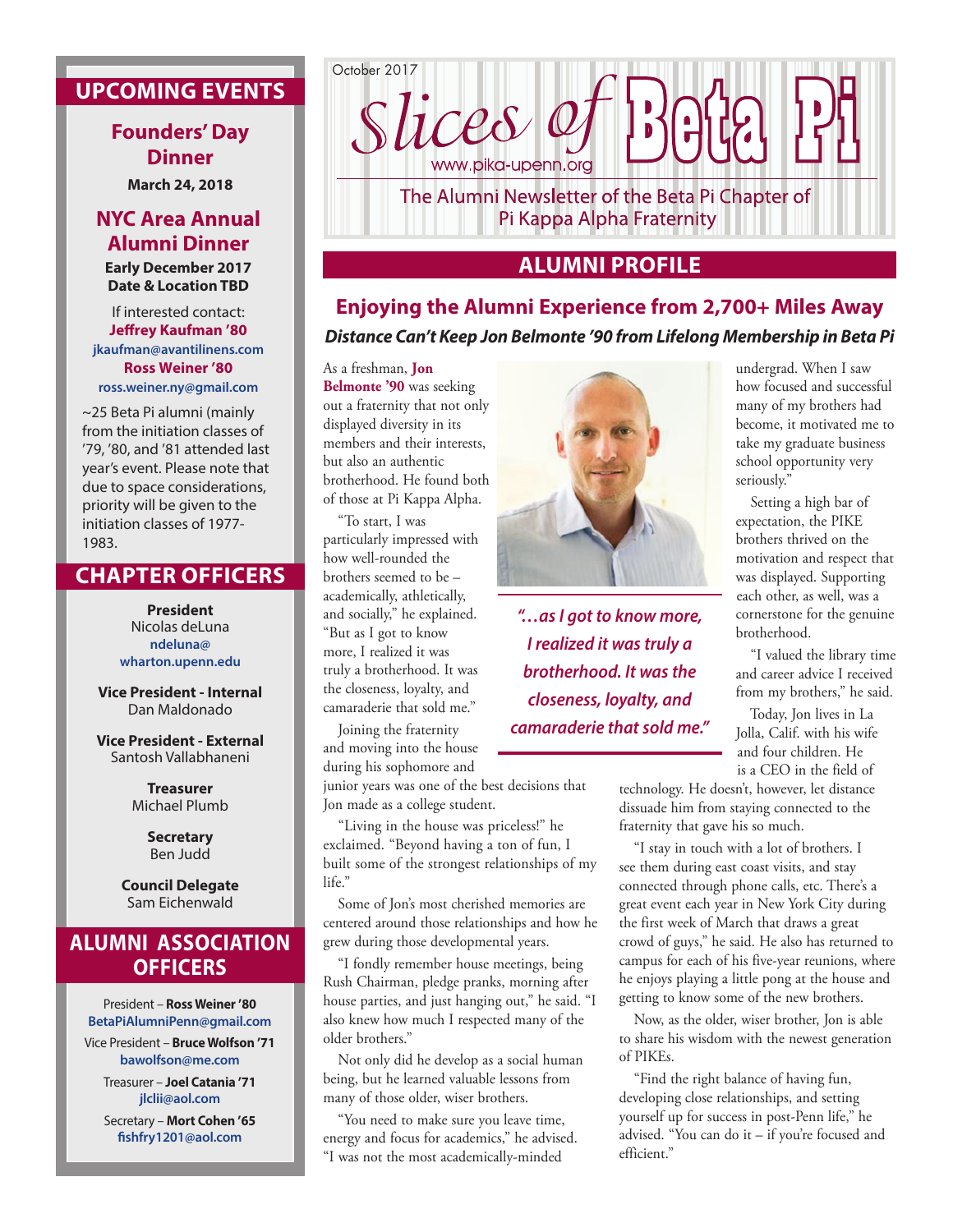#### **UPCOMING MILESTONE**

# **You are Part of a Brotherhood 280,000 Strong** *As PiKA Approaches Sesquicentennial, There is Much to Celebrate*

#### **Beta Pi to Commemorate Milestone Anniversary at 2018 Founders' Day**

On March 1, 1868, at the University of Virginia, fellow students Robertson Howard, Julian Edward Wood, James Benjamin Sclater Jr., Frederick Southgate Taylor, Littleton Weller Tazewell Bradford, and William Alexander, gathered on campus to form a fraternity - Pi Kappa Alpha.

One hundred fifty years later, Pi Kappa Alpha, with some 220 chapters and colonies, has approximately 16,000 undergraduate and 280,000 lifetime members. Besides a history of startling growth and influence in the fraternity world, PiKA has undergone many changes through the years.

At first, PiKA was a sectional fraternity, forming chapters only in the South. In 1889 PiKA became a national organization. Eventually a chapter was formed in Philadelphia, Pennsylvania. A local fraternity, Alpha Phi Delta, became the Beta Pi Chapter at the University of Pennsylvania, the 64<sup>th</sup> chapter of PiKA.

Beta Pi maintained a chapter house at 3900 Locust Street until 1968 when the property was taken by eminent domain. The school year 1968-69 saw the opening of a new chapter house at 3916 Spruce Street, the home of Beta Pi Chapter to this very day. This house has witnessed many changes through the years.

One of the most significant changes in Pi Kappa Alpha has been the increasing diversity of its membership. When founded in 1868 and for approximately 90 years thereafter,



*"Beta Pi is proud to have led the way in the integration of all races, religions, and nationalities in its membership. By the late 1960s, Beta Pi was one of only two chapters within PiKA, and the only fraternity on Penn's campus, to have significant diversity in its membership. Beta Pi continues to lead the way in diversification as can be seen in its latest new member class."*

membership in PiKA was restricted to "white gentile males." Pi Kappa Alpha now welcomes new members of all races, religions, and nationalities. Beta Pi is proud to have led the way in the integration of all races, religions, and nationalities in its membership. By the

late 1960s, Beta Pi was one of only two chapters within PiKA, and the only fraternity on Penn's campus, to have significant diversity in its membership. Beta Pi continues to lead the way in diversification as can be seen in its latest new member class.

Another significant change in Pi Kappa Alpha has been to change the primary focus of the fraternity away from the social calendar by setting new standards for the integrity, intellect, and achievements of its members. **Bruce Wolfson, Beta Pi '71**, formulated a vision and a plan, the "Return to Values Initiative". It was adopted by the National fraternity and remains the core of Pi Kappa Alpha's vision for the future. It stresses scholarship, personal integrity, achievement in sports and in career, and commitment to Penn and the community.

Pi Kappa Alpha seeks to redirect its members, away from questionable social activities and toward scholastics, leadership, and charity. To assist in this effort, PiKA has established PIKE University. PIKE University events include the International Convention, the Academy, the Chapter Executives Conference, and regional Leadership Summits. The Pi Kappa Alpha Memorial Foundation grants annual scholarships in excess of \$350,000 for educational purposes.

The Beta Pi Alumni Association wants all Pikes to remember and recognize the benefits that they derived from Pi Kappa Alpha and to share in our celebration of Pi Kappa Alpha's Sesquicentennial celebration at our Founders Day dinner 2018 on March 24, 2018.

# **FRATERNITY NEWS**

# **PIKE University Rated Finest Educational Program** *Fraternity's Leadership Program is the Best in the Country*

Pi Kappa Alpha has been recognized by the independent *Town and Country Magazine* as having the Best Leadership Program among Fraternities across the nation!

PIKE University, the Fraternity's leadership program, holds nine annual events across the country that attract over 3,300 attendees. The PIKE Foundation awards more than \$223,000 in scholarships and grants yearly for these events.

Danny Ryan, Education Officer for Pi Kappa Alpha, spoke to the success of PIKE University: "I see first-hand how your dollars are put to work at these events – the involvement and attendance at sessions, the excitement throughout the event, the number of men earning PIKE University certification. These programs continue to improve and arm our young men with lifelong skills that prepare them for a world outside the classroom. This recognition is an affirmation of the impact of PIKE University…on making these young men – and every Pike - better."

PIKE University courses are designed by leadership experts, administered by professional staff, and are continually evolving to remain relevant to PiKA members. Pike men can pride themselves on "integrity, intellect, and high moral character".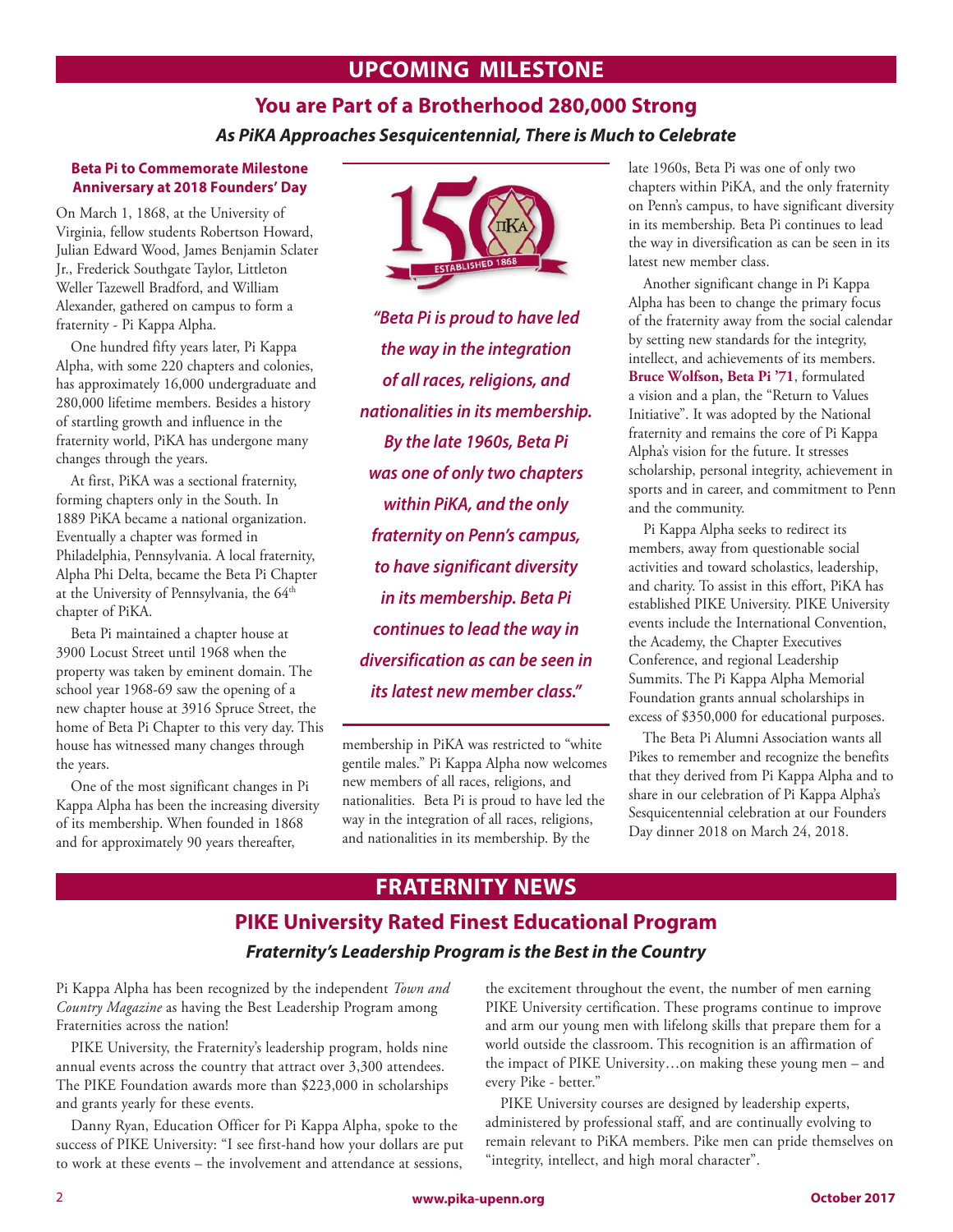## **FUNDRAISING UPDATE**

#### **Pi Kappa Alpha Foundation Annual Report Highlights Beta Pi's Generosity**

The Pi Kappa Alpha International Fraternity (PiKA) has issued the Annual Report and Honor Roll of Donors for the calendar year 2016. Once again, Beta Pi Alumni have made major contributions to PiKA's ability to service and educate the individual chapters and undergraduate members, including PIKE University. PIKE University provides an educational experience not available in a college classroom. It educates undergraduate members in management skills, personal accountability, ethics, and leadership.

The generosity of Beta Pi Alumni toward PiKA for the calendar year 2016 was astounding! Beta Pi Alumni contributed \$721,731 to PiKA, far greater than any other chapter. Including closed chapters, there were 301 chapters contributing in 2016. The largest share our chapter's total was a large testamentary gift of almost \$667,000 by our deceased brother **Joseph C. Hess III, Beta Pi '48**.

Beta Pi currently maintains the largest Chapter Endowment Fund (CEF) of all 220 active chapters and colonies. This fund containing \$169,000 is purposed

to pay certain expenses of Beta Pi's active membership when attending PIKE University educational programs. In addition to this fund, we maintain the Gregg G. Ormond Memorial Fund, also directed to Beta Pi, which contains over \$30,000.

There were 24 individual Beta Pi donors to the Educational Foundation in 2016: **Thomas F. Bates '64**, **J. Conrad Bosley '61**, **Joel Catania '71**, **Morton A. Cohen '65**, **Joseph F. DiMauro '75**, **Dave Edman '73**, **Jerome B. Goldberg '74**, **Jerry Herman '72, Joseph C. Hess III '48**, **Mitch Karig '76, Jeff Kaufman '80**, **Harvey Mackler '72**, **Adam L. Michaels '97**, **Maurice L. Moskowitz '58**, **Rich Meyers '69, Mark Perna '68**, **Bruce C. Robertson '82**, **Gary Sachs '74**, **Michael A. Selikoff '75**, **Rich Sussman '69**, **Todd Wieseneck '72**, **Bruce Wolfson '71**, **Ralph J. Young Jr. '51**, and **Paul Zaentz '69**.

PiKA presently administers 16 different scholarships, named for individuals, as part of the fraternity's Designated International Funds (DIF). The funds within each scholarship are managed by PiKA, who chooses the winners and distributes the awards.

#### *Your* **Support of Beta Pi Alumni Assn of PKA Matters, Too!**

While Beta Pi has impressive participation with the PiKA Foundation, we ask for your annual support at the local level too. Your yearly gift to the Beta Pi Alumni Assn. of PKA helps to fund operations for our chapter alumni association, including publication of *Slices of Beta Pi* and monthly eLetters, maintenance of our database and website, and hosting of regular events.

Thank you to the following alumni who have supported the 2017-18 annual fund since our giving year started July 1:

|                           | <b>Patron's Society</b><br>$(5500 - 5999)$ |      | <b>Spruce Street Club</b><br>$(550 - 599)$ |      |
|---------------------------|--------------------------------------------|------|--------------------------------------------|------|
| Goal:<br>$100% -$         | Stephen Leventhal                          | 1967 | Richard Kopelman                           | 1962 |
| 125                       |                                            |      | Daniel Darkes                              | 1968 |
| $\frac{1}{1}$             | <b>Garnet &amp; Gold Club</b>              |      |                                            |      |
| $50%$ –                   | $($250 - $499)$                            |      | Add your name to the list                  |      |
|                           | Joel L. Catania                            | 1971 | as we strive to reach 125                  |      |
|                           | <b>Richard Furst</b>                       | 1983 | donors this year by making                 |      |
|                           |                                            |      | your gift at www.pika-                     |      |
| $\frac{1}{1}$<br>To date: | <b>Sponsor's Circle</b>                    |      | upenn.org.                                 |      |
|                           | $(5100 - 5249)$                            |      |                                            |      |
| $0\% -$                   | Ralph Young Jr.                            | 1951 |                                            |      |
|                           | David Jones                                | 1960 |                                            |      |
|                           | Craig Fenton                               | 1962 |                                            |      |
|                           | Kenneth Widelitz                           | 1969 |                                            |      |
|                           | Richard W. Whealton 1972                   |      |                                            |      |
|                           | Chawner Hurd                               | 1980 |                                            |      |

Two of these scholarships are named for Beta Pi brothers and rank among the highest funded of these scholarships. The self-funded scholarship, the Joseph C. Hess III Fraternity Advancement Fund is ranked first and has a balance of \$222,345. The Scott A. Mackler, MD, PhD, Medical School Memorial Scholarship, funded by a Mackler family philanthropic trust, is ranked fourth of 16 and has a current balance of \$102,606.

Designated Chapter Funds (DCF) are scholarships reserved for a specific chapter. These funds are structured to reward excellence and merit or to address needs based situations. Four scholarships have been created and award only Beta Pi undergraduate members. They are the Dave Herman Memorial Scholarship, the Scott Mackler, MD, PhD, True Grit Scholarship, the Beta Pi SMC Scholarship, and the Gregg G. Ormond Memorial Fund.

Congratulations are extended to three of our brothers who have reached new donor levels for their generous contributions to PiKA Int'l. **Gary Sachs, MD, '74** has been admitted to the Junior Founders for his cumulative lifetime giving of gifts from \$25,000 to \$49,999. **Mitch Karig '76** has joined the Lily of the Valley Society, designated for those with lifetime cumulative giving of \$2,500 to \$4,999. **Bruce Wolfson '71** has joined the 1968 Society for cumulative lifetime gifts of \$100,000 to \$249,999.

Volunteering their time and expertise to the betterment of Pi Kappa Alpha International Fraternity are **Jerry Herman '72**, Director, for the Endowment Fund and Gift Acceptance Committee and **Bruce Wolfson**, Trustee, serving on the PiKA Foundation Board of Trustees.

We want to extend our sincere thanks to all Beta Pi brothers who made generous contributions to the various Fraternity funds in 2016 and congratulations to all recipients of Fraternity scholarships and awards.

All undergraduate members are encouraged to attend Pi Kappa Alpha conferences and PIKE University for the finest in fraternity education. PIKE University is nationally acclaimed for its successful education programs, and we encourage our undergraduate members to learn all that Pi Kappa Alpha can do for them. Alumni are encouraged to attend our Founders Day celebration each year to learn how their fraternity has evolved through the years and to renew old fraternal college friendships.